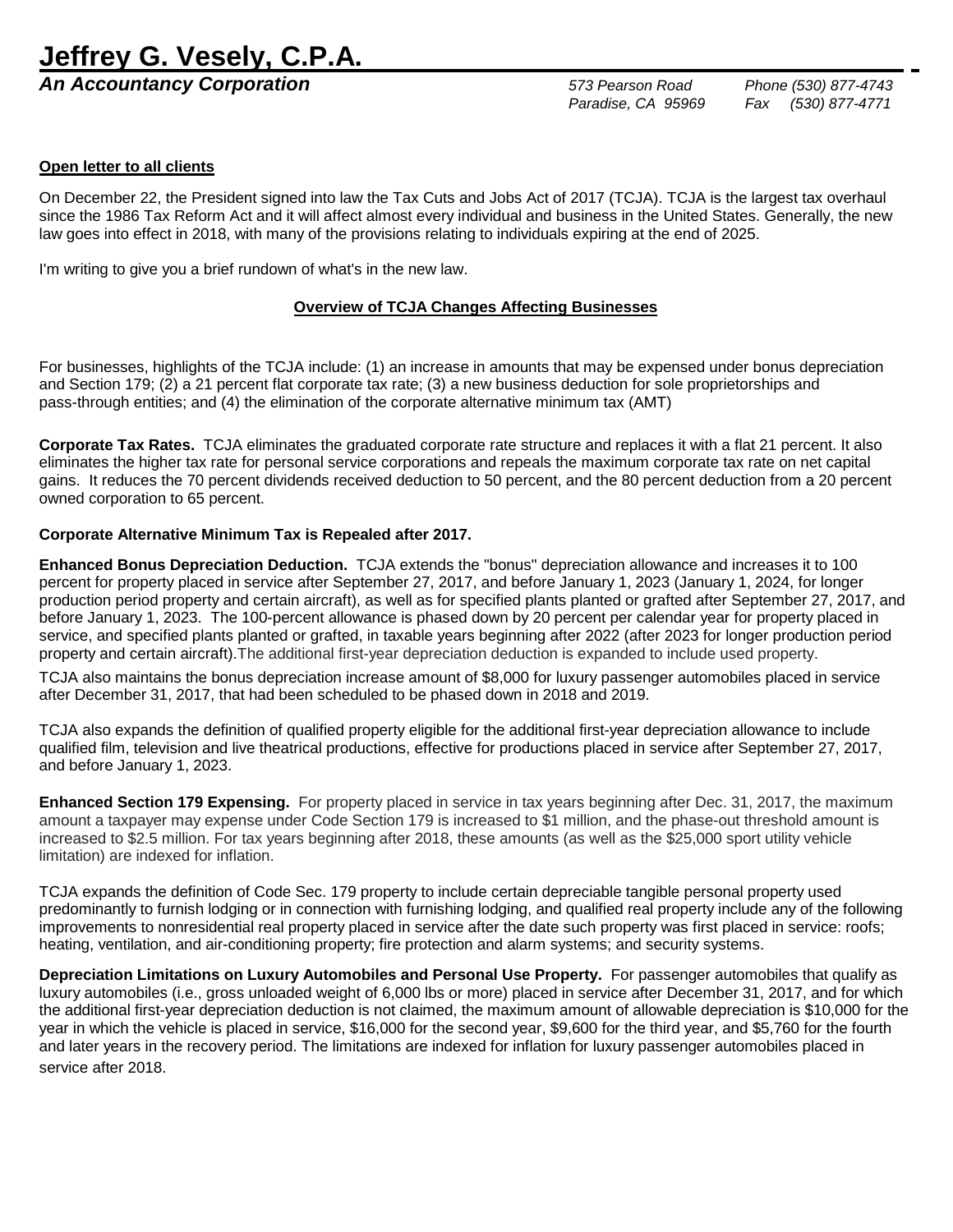**Jeffrey G. Vesely, C.P.A.** 

*An Accountancy Corporation 573 Pearson Road Phone (530) 877-4743*

 *Paradise, CA 95969 Fax (530) 877-4771*

### **Overview of TCJA Changes Affecting Businesses (continued)**

**Modification of Like-Kind Exchange Rules.** Generally effective for transfers after Dec. 31, 2017, the rule allowing the deferral of gain on like-kind exchanges is modified to allow for like-kind exchanges only with respect to real property that is not held primarily for sale

**Other Changes Relating to Cost Recovery and Property Transactions.** TCJA makes the following key (not all inclusive) additional changes with respect to cost recovery and property transactions; allows for expensing of certain costs of replanting citrus plants lost by reason of casualty; shortens the alternative depreciation system (ADS) recovery period for residential rental property from 40 to 30 years; allows an electing real property trade or business to use the ADS recovery period in depreciating real and qualified improvement property; shortens the recovery period from 7 to 5 years for certain machinery or equipment used in a farming business.

**Repeal of Domestic Activities Production Deduction.** TCJA repeals the deduction for domestic production activities.

**Passthrough Tax Break.** TCJA creates a new 20 percent deduction for qualified business income from sole proprietorships, S corporations, partnerships, and LLCs taxed as partnerships. The deduction is claimed by individuals on their personal tax returns as a reduction to taxable income. The new tax break is *subject to some complicated restrictions and limitations*, but the rules that apply to individuals with taxable income at or below \$157,500 (\$315,000 for joint filers) are simpler and more permissive than the ones that apply above those thresholds. (*SEE THE SEPARATE NEWSLETTER REGARDING THE DETAILS TO THIS LAW CHANGE ON OUR WEBSITE ENTITLED "2017 TAX REFORM QUALIFIED BUSINESS TAX DEDUCTION")* 

**Carryover of Business Losses.** For taxable years beginning after December 31, 2017, and before January 1, 2026, excess business losses of a taxpayer other than a corporation are not allowed for the taxable year. Instead, if you incur such losses, you must carry them forward and treat them as part of your net operating loss (NOL) carryforward in subsequent taxable years. Thus, TCJA generally repeals the two-year carryback and the special carryback provisions under prior law; however, it does provide a two-year carryback in the case of certain losses incurred in the trade or business of farming. NOL carryovers generally are allowed for a taxable year up to the lesser of your carryover amount or 80 percent of your taxable income determined without regard to the deduction for NOLs.

**Relaxed Gross Receipts Test for Various Accounting Methods.** TCJA increases the limit for the gross receipts test to \$25 million for using the cash method of accounting (including the use by farming C corporations and farming partnerships with a C corporation partner).

**Relaxed Gross Receipts Test for Various Accounting Methods.** TCJA increases the limit for the gross receipts test to \$25 million for using the cash method of accounting (including the use by farming C corporations and farming partnerships with a C corporation partner).

The new law also increases the limit for the gross receipts test to \$25 million for exemption from the following accounting requirements/methods:

(1) uniform capitalization rules;

(2) the requirement to keep inventories (allowing taxpayers to treat inventories as non-incidental materials and supplies, or in another manner conforming with the taxpayer's financial accounting treatment of inventories); and

(3) the requirement to use the percentage-of-completion method for certain long-term contracts (allowing the use of the more favorable completed-contract method, or any other permissible exempt contract method).

Additional requirements and restrictions apply to the use of the above-mentioned accounting methods. For most, only the dollar limit for the gross receipts test has been relaxed.